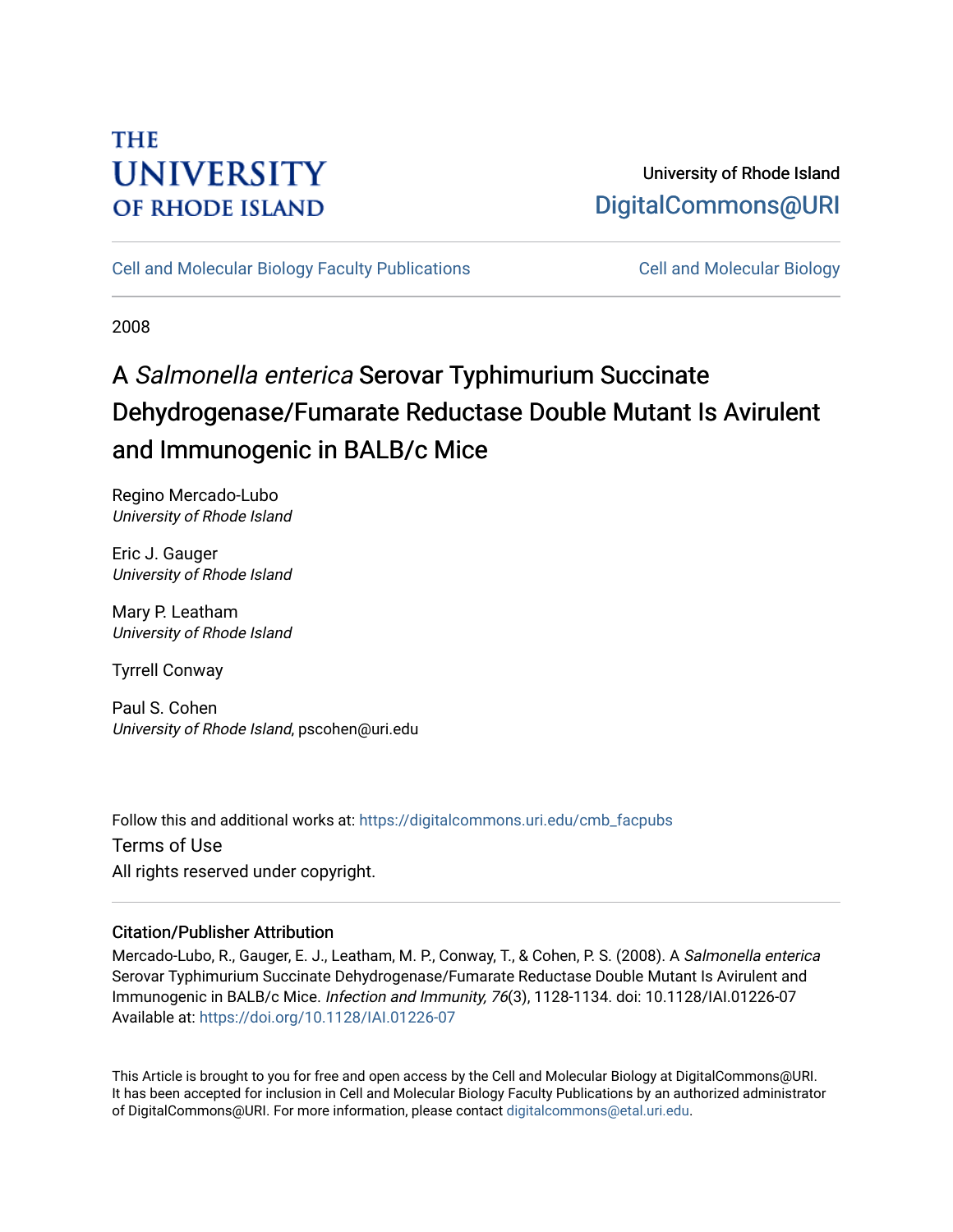### A *Salmonella enterica* Serovar Typhimurium Succinate Dehydrogenase/Fumarate Reductase Double Mutant Is Avirulent and Immunogenic in BALB/c Mice $\overline{V}$

Regino Mercado-Lubo,<sup>1</sup> Eric J. Gauger,<sup>1</sup>† Mary P. Leatham,<sup>1</sup> Tyrrell Conway,<sup>2</sup> and Paul S. Cohen<sup>1\*</sup>

*Department of Cell and Molecular Biology, University of Rhode Island, Kingston, Rhode Island 02881,*<sup>1</sup> *and Department of Botany and Microbiology, University of Oklahoma, Norman, Oklahoma 73019*<sup>2</sup>

Received 5 September 2007/Returned for modification 10 October 2007/Accepted 7 December 2007

**Previously we showed that the tricarboxylic acid (TCA) cycle operates as a full cycle during** *Salmonella enterica* **serovar Typhimurium SR-11 peroral infection of BALB/c mice (M. Tchawa Yimga et al., Infect. Immun. 74:1130–1140, 2006). The evidence was that a** *sucCD* **mutant (succinyl coenzyme A [succinyl-CoA] synthetase), which prevents the conversion of succinyl-CoA to succinate, and a** *sdhCDA* **mutant (succinate dehydrogenase), which blocks the conversion of succinate to fumarate, were both attenuated, whereas an SR-11** *aspA* **mutant (aspartase) and an SR-11** *frdABCD* **mutant (fumarate reductase), deficient in the ability to run the reductive branch of the TCA cycle, were fully virulent. In the present study, evidence is presented that a serovar Typhimurium SR-11** *frdABCD sdhCDA* **double mutant is avirulent in BALB/c mice and protective against subsequent infection with the virulent serovar Typhimurium SR-11 wild-type strain via the peroral route and is highly attenuated via the intraperitoneal route. These results suggest that fumarate reductase, which normally runs in the reductive pathway in the opposite direction of succinate dehydrogenase, can replace it during infection by running in the same direction as succinate dehydrogenase in order to run a full TCA cycle in an SR-11** *sdhCDA* **mutant. The data also suggest that the conversion of succinate to fumarate plays a key role in serovar Typhimurium virulence. Moreover, the data raise the possibility that** *S. enterica frdABCD sdhCDA* **double mutants and** *frdABCD sdhCDA* **double mutants of other intracellular bacterial pathogens with complete TCA cycles may prove to be effective live vaccine strains for animals and humans.**

Recently, it was reported that the tricarboxylic acid (TCA) cycle (Fig. 1) operates as a full cycle during infection of BALB/c mice with *Salmonella enterica* serovar Typhimurium strain SR-11 (hereafter called SR-11). Although a complete TCA cycle appeared to be required for full SR-11 virulence, the deletion of different TCA cycle genes resulted in different levels of attenuation (28). We found that an SR-11  $\Delta$ sucAB mutant, unable to convert  $\alpha$ -ketoglutarate to succinyl coenzyme A (succinyl-CoA) via the 2-oxoglutarate dehydrogenase complex  $(7, 22)$ , was avirulent; that an SR-11  $\Delta$ *mdh* mutant, unable to convert malate to oxaloacetate via malate dehydrogenase (7, 30), was highly attenuated; that an SR-11  $\Delta succCD$ mutant, unable to generate succinate from succinyl-CoA via succinyl-CoA synthetase (3, 7), was moderately attenuated; and that an SR-11  $\Delta$ *sdhCDA* mutant, unable to generate fumarate from succinate via succinate dehydrogenase (7, 23), was slightly attenuated. Mutants defective in the ability to run in the reductive branch of the TCA cycle, i.e., an SR-11  $\Delta$ *aspA* mutant (aspartase) unable to convert aspartate to fumarate (7, 27) and an SR-11  $\Delta frdABCD$  mutant (fumarate reductase) unable to convert fumarate to succinate (6, 7), were fully virulent (28).

It was not surprising that that the SR-11  $\Delta$ *sucAB* mutant was

avirulent, i.e., the strain was unable to make succinyl-CoA, which in addition to being converted to succinate in the TCA cycle is required for the biosynthesis of diaminopimelate, a precursor for the synthesis of lysine, methionine, and peptidoglycan (4, 5, 10, 11, 19). However, it was surprising that the SR-11  $\Delta$ *sdhCDA* mutant was less attenuated than the SR-11 -*mdh* mutant, since the conversion of succinate to fumarate (*sdhCDAB*) precedes the conversion of malate to oxaloacetate (*mdh*) in the TCA cycle. One explanation as to why the SR-11  $\Delta$ *sdhCDA* mutant was less attenuated than the SR-11  $\Delta$ *mdh* mutant is the possibility that endogenous fumarate reductase, which is known to be able to run in the opposite direction, i.e., converting succinate to fumarate (6, 13), may be able to substitute for succinate dehydrogenase in SR-11 in vivo and thereby lessen the effect of the  $\Delta$ *sdhCDA* mutation. Indeed, in the present study, we show that an SR-11 Δ*frdABCD* ΔsdhCDA double mutant is both avirulent and immunogenic in BALB/c mice. Therefore, the data presented suggest that the conversion of succinate to fumarate plays a key role in serovar Typhimurium virulence and raises the possibility that *S. enterica* Δ*frdABCD* ΔsdhCDA double mutants and Δ*frdABCD* Δsdh-*CDA* double mutants of other intracellular bacterial pathogens with complete TCA cycles may prove to be effective live vaccine strains for animals and humans.

#### **MATERIALS AND METHODS**

**Bacterial strains, plasmids, and growth media.** The bacterial strains and plasmids used in this study are listed in Table 1. LB broth, Lennox (Difco Laboratories, Detroit, MI); LB agar, Lennox (Difco); and MacConkey agar (Difco) were prepared according to package instructions. Liquid M9 minimal

Corresponding author. Mailing address: Department of Cell and Molecular Biology, University of Rhode Island, Kingston, RI 02881. Phone: (401) 874-5920. Fax: (401) 874-2202. E-mail: pco1697u @postoffice.uri.edu.

<sup>†</sup> Present address: Intervet Inc., P.O. Box 318, Millsboro, DE 19966.

 $\nabla$  Published ahead of print on 17 December 2007.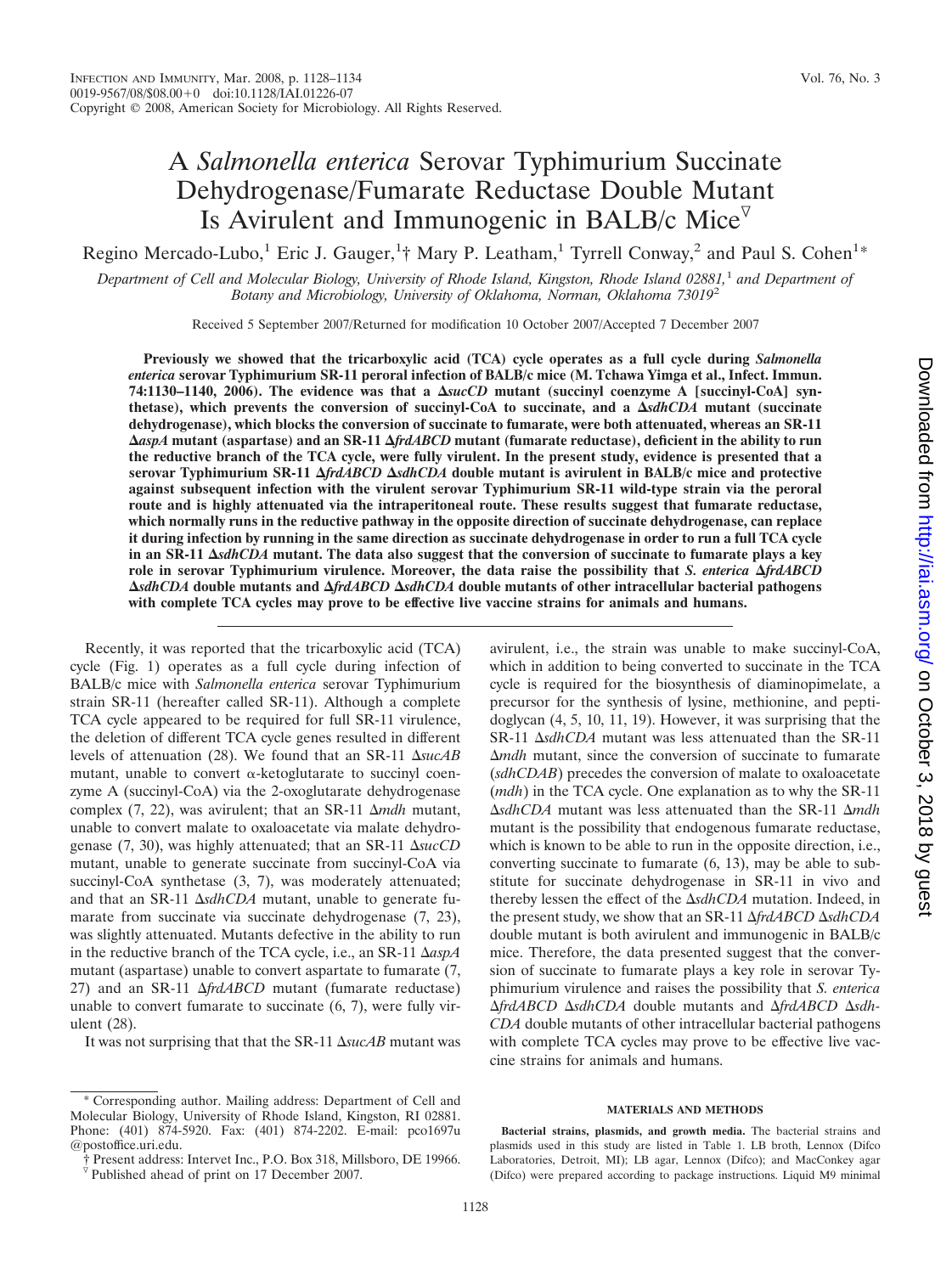

FIG. 1. Embden-Meyerhoff pathway, gluconeogenic pathway, and TCA cycle. Arrows indicate the physiological directions of the reactions. Genes encoding the enzymes for each reaction are listed beside each reaction.

salts medium (20) was supplemented either with reagent-grade glucose (0.2%, wt/wt) or sodium succinate (0.4%, wt/wt) as the sole sources of carbon and energy. When necessary, the pH was adjusted to 7.2. SOC medium was prepared as described by Datsenko and Wanner (9). Agar plates were supplemented with nalidixic acid (50  $\mu$ g/ml) and/or chloramphenicol (30  $\mu$ g/ml), as appropriate.

Construction and characterization of SR-11 strains. The SR-11  $\Delta frdABCD$ -*sdhCDA*::*cat* mutant was constructed from the SR-11 -*frdABCD* mutant by deletion mutagenesis using a chloramphenicol cassette as described by Datsenko and Wanner (9). The primers used previously to create the SR-11  $\Delta$ sdhCDA::*cat* mutant (28) were used to construct the double mutant. The "restored" SR-11 -*frdABCD* mutant (wild-type *sdhCDA*) was constructed by replacing the AsdhCDA::cat sequence in the SR-11 ΔfrdABCD ΔsdhCDA::cat mutant with the SR-11 wild-type sequence using the method described by Datsenko and Wanner (9). A "restored" SR-11  $\Delta frdABCD$  mutant was selected after plating transformants on M9 minimal agar plates containing sodium succinate (0.4%, wt/wt) as the sole carbon and energy source. As expected, the "restored" SR-11  $\Delta frdABCD$ mutant was chloramphenicol sensitive and grew at the same rate as the original SR-11  $\Delta f r dABCD$  mutant in M9 minimal medium containing succinate (0.6%, wt/wt) as the sole carbon and energy source. The primers used to amplify the wild-type SR-11 *sdhCDA* sequence used for transformation were as follows: forward, 5'-GCGTACAGGTAGATTCACCTCTG-3' (5' end of the primer begins 68 base pairs upstream of the ATG start codon of the *sdhC* gene); reverse, 5'-GGAACTGCCACATTTCCATGTC-3' (5' end of the primer begins 753 base pairs downstream of the ATG start codon of the *sdhA* gene). Constructs were verified by PCR and sequencing. The primers used for sequencing were the forward and reverse primers listed previously. The primers were designed by referring to the complete genome of *Salmonella enterica* serovar Typhimurium LT2 (18). When appropriate, the chloramphenicol cassette was removed from the strains as described by Datsenko and Wanner (9). For sequencing, PCR products were purified with a Qiaquick PCR purification kit (Qiagen, MD) by following the manufacturer's instructions. Each sequencing mixture contained between 50 and 150 ng of PCR product, 1.6 pmol of primer, and 8.0  $\mu$ l of Quick Start dye terminator cycle sequencing master mix (Beckman Coulter, Fullerton, CA). The thermal cycling program consisted of 30 cycles of denaturation at 96°C for 20 s, annealing at 50°C for 20 s, and elongation at 60°C for 4 min. After the completion of the cycle sequencing, the samples were purified by ethanol precipitation and separated by polyacrylamide gel electrophoresis on a CEQ 8000 genetic analysis system (Beckman Coulter).

**Growth on glucose and sodium succinate in M9 minimal medium.** To test the rates of growth of wild-type SR-11 and SR-11  $\Delta frdABCD \Delta sdhCDA$ ::*cat* in M9 minimal medium containing glucose as the sole carbon and energy source (20), overnight cultures grown in LB broth were washed twice in M9 minimal medium (no carbon source), 100  $\mu$ l of the washed cultures was transferred to 10 ml of M9 minimal medium containing reagent-grade glucose (0.4%, wt/wt) as the sole carbon and energy source, and the cultures were incubated at 37°C with shaking in 125-ml tissue culture bottles overnight. The next morning, overnight cultures were diluted to an  $A_{600}$  of about 0.1 in 20 ml of fresh M9 minimal medium containing reagent-grade glucose (0.4%, wt/wt) as the sole carbon and energy source, and the cultures were incubated at 37°C with shaking in 125-ml tissue culture bottles.  $A_{600}$  measurements were taken at 60-min intervals. The same protocol used for growth on glucose was used for testing the rates of growth of the original SR-11  $\Delta frdABCD$  mutant and the "restored" SR-11  $\Delta frdABCD$ 

| TABLE 1. Strains and plasmids of serovar Typhimurium used in this study |  |  |  |  |  |  |  |  |  |  |  |  |  |
|-------------------------------------------------------------------------|--|--|--|--|--|--|--|--|--|--|--|--|--|
|-------------------------------------------------------------------------|--|--|--|--|--|--|--|--|--|--|--|--|--|

| Strain or plasmid                         | Relevant characteristic(s)                                                                                                            | Defect(s)                                         | Source or<br>reference |
|-------------------------------------------|---------------------------------------------------------------------------------------------------------------------------------------|---------------------------------------------------|------------------------|
| <b>Strains</b>                            |                                                                                                                                       |                                                   |                        |
| Wild-type SR-11                           | $gyr-1816$                                                                                                                            | None                                              | 8                      |
| SR-11 AfrdABCD                            | gyr-1816 $\Delta$ frd $ABCD$                                                                                                          | Fumarate reductase                                | 28                     |
| $SR-11$ $\Delta$ sdhCDA                   | gyr-1816 $\Delta$ sdhCDA                                                                                                              | Succinate dehydrogenase                           | 28                     |
| SR-11 AfrdABCD<br>$\Delta$ sdhCDA::cat    | gyr-1816 AfrdABCD AsdhCDA::cat                                                                                                        | Fumarate reductase and<br>succinate dehydrogenase | This study             |
| "Restored" SR-11<br>$\triangle f r dABCD$ | $gyr-1816$ $\Delta frdABCD$                                                                                                           | Fumarate reductase                                | This study             |
| Plasmids                                  |                                                                                                                                       |                                                   |                        |
| pKD3                                      | Template plasmid containing chloramphenicol resistance<br>cassette flanked by FLP recombinase target sites; bla cat                   |                                                   | 9                      |
| pKD46                                     | Temperature-sensitive plasmid containing arabinose-<br>inducible phage $\lambda$ red recombinase gene for linear DNA<br>exchange; bla |                                                   | 9                      |
| pCP20                                     | Temperature-sensitive plasmid containing FLP recombinase<br>gene for removal of antibiotic resistance cassettes; bla cat              |                                                   | 9                      |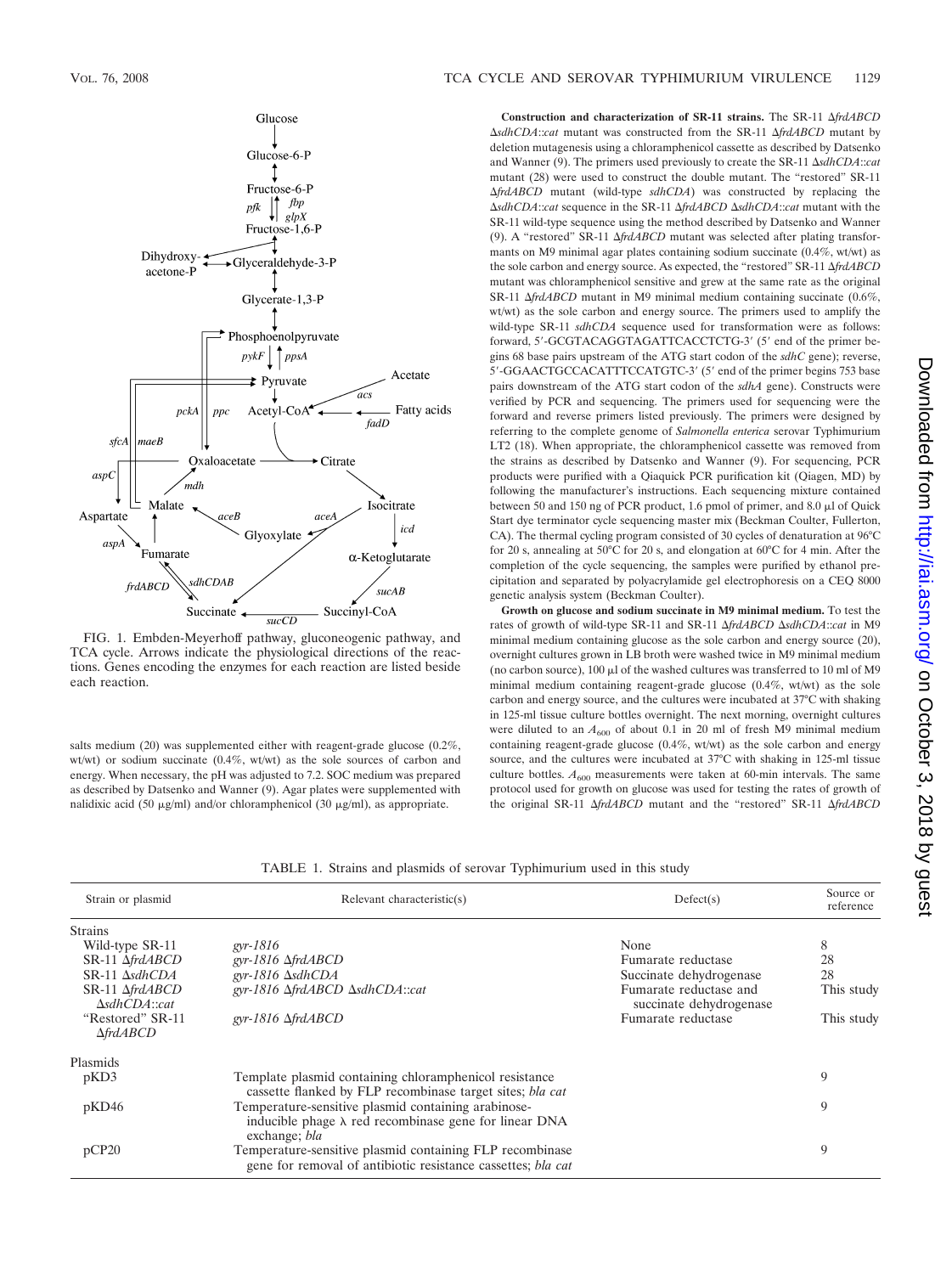mutant on M9 minimal medium containing sodium succinate (0.6%, wt/wt) as the sole carbon and energy source. In all growth experiments, growth was monitored spectrophotometrically  $(A_{600})$  using a Pharmacia Biotech Ultrospec 2000 UV/ visible-spectrum spectrophotometer.

**Virulence assays.** Virulence assays were carried out as described previously (1). Briefly, 4-week-old, 13- to 15-g female BALB/c mice (Charles River Laboratories, Wilmington, MA) were housed at no more than four per cage, with pine shavings as bedding. Prior to infection, the mice were starved for food and water for 4 h. Following starvation, 50  $\mu$ l of 10% sodium bicarbonate was administered orally to each mouse in order to neutralize gastric acidity, and 30 min later,  $10^8$ CFU of a specific strain in 20  $\mu$ l of phosphate-buffered saline (pH 7.4) containing 0.1% gelatin was administered orally to each of four mice. For virulence assays via the intraperitoneal (i.p.) route,  $10^3$  CFU or  $10^4$  CFU of a specific strain in 100  $\mu$ l of phosphate-buffered saline (pH 7.4) containing 0.1% gelatin was injected by sterile syringe into each of four mice. The number of CFU administered to mice was measured by diluting and then plating bacterial suspensions onto MacConkey agar containing nalidixic acid (50  $\mu$ g/ml). After infection, food and water were restored to the mice and the mice were inspected four times daily for obvious signs of illness (ruffled fur, crusted and closed eyes, loss of appetite, crouched posture and shivering) and death.

**Definition of fully virulent, attenuated, and avirulent.** A set of four mice were infected orally with 10<sup>8</sup> CFU of a specific SR-11 deletion mutant, and an additional four mice were infected orally with  $10^8$  CFU of wild-type SR-11 in each virulence experiment. The data presented here are composites of at least two identical but independent experiments (eight mice). When mice infected with a specific mutant remain healthy, i.e., show no signs of illness throughout the 30-day duration of the experiment, the mutant is considered to be avirulent. The term "fully virulent" is used when mice infected with a particular mutant show the same signs of illness as mice infected with the wild-type SR-11 strain and the survival curve is not statistically different from that of mice infected with the wild-type SR-11 strain. The term "attenuated" is used when the mice infected with a particular mutant show signs of illness but the survival curve is statistically different from that of mice infected with the wild-type SR-11 strain and death is delayed. The extent to which death is delayed is denoted by the term "slightly attenuated," "attenuated," or "highly attenuated," conditions which are clarified by results shown in the figures.

Protection assays. Thirty days after peroral infection with SR-11 AfrdABCD -*sdhCDA*::*cat*, which is sufficient time for mice to mount an intestinal mucosal immunological response and a systemic immunological response, BALB/c mice were challenged perorally with 10<sup>8</sup> CFU of wild-type SR-11, as described above. In each experiment, an age-matched set of sham-vaccinated BALB/c mice were also challenged with  $10^8$  CFU of wild-type SR-11. Mice were then observed each day in the morning and 8 hours later for obvious signs of illness (ruffled fur, crusted and closed eyes, loss of appetite, crouched posture and shivering) and death.

CFU in Peyer's patches, liver, and spleen. Mice were euthanized by  $CO<sub>2</sub>$ asphyxiation. Peyer's patches (four per mouse) were removed from the ileum and terminal ileum as described by Curtiss and Kelly (8) and homogenized. Homogenates were diluted and plated on McConkey agar containing nalidixic acid (50 g per ml) to determine the number of CFU and were tested for protein concentration by the Bradford assay (3a). Data are presented as  $log_{10}$  number of CFU/mg of protein. Livers and spleens were removed and homogenized in Luria broth. Homogenates (0.1 g per ml, wt/wt) were diluted and plated on McConkey agar containing nalidixic acid (50  $\mu$ g per ml) to determine the number of CFU per organ. Plates were incubated at 37°C for at least 18 h prior to counting the CFU. Data are presented as  $log_{10}$  number of CFU/organ.

**Statistics.** Mouse survival curves were compared for differences using the Kaplan-Meier method (MedCalc Software, Belgium). Survival curves were considered to be different if the *P* value was less than 0.05.

#### **RESULTS**

An SR-11  $\triangle$ *frdABCD*  $\triangle$ *sdhCDA*::*cat* double mutant is aviru**lent (108 CFU/mouse, peroral route).** BALB/c mice were infected orally with  $10^8$  CFU (i.e., about  $10^3$  times the wild-type 50% lethal dose  $[LD_{50}]$ ) (8) of either wild-type SR-11, SR-11  $\Delta$ sdhCDA, SR-11  $\Delta$ frdABCD, or SR-11  $\Delta$ frdABCD  $\Delta$ sdhCDA:: cat. As reported previously, the SR-11  $\Delta$ sdhCDA mutant was slightly attenuated  $(P = 0.0068)$  (Fig. 2A) and the SR-11  $\Delta f r dA B C D$  mutant was fully virulent ( $P = 0.94$ ) (Fig. 2A). In



FIG. 2. Survival of BALB/c mice infected orally with 10<sup>8</sup> CFU of wild-type SR-11 (◆), SR-11  $\Delta frdABCD$  (□), or SR-11  $\Delta sdhCD$  (▲) (A); either wild-type SR-11 (◆) or SR-11  $\Delta$ *frdABCD*  $\Delta$ *sdhCDA*:*:cat* ( $\blacksquare$ ) (B); and either wild-type SR-11 ( $\blacklozenge$ ) or the "restored" SR-11  $\Delta \text{frd}$ *ABCD* mutant (i) (C).

contrast, the SR-11  $\Delta$ *frdABCD*  $\Delta$ *sdhCDA*::*cat* double mutant was avirulent (*P* <0.0001) (Fig. 2B). The SR-11  $\Delta frdABCD$ -*sdhCDA*::*cat* double mutant has a chloramphenicol cassette replacing the wild-type *sdhCDA* genes (Table 1). When the chloramphenicol cassette was removed as described by Datsenko and Wanner (9), the strain remained totally avirulent (data not shown), proving that the chloramphenicol cassette was not responsible for the avirulence of the SR-11  $\Delta frdABCD$ -*sdhCDA*::*cat* double mutant.

The SR-11  $\Delta frdABCD \Delta sdhCDA::cat$  double mutant was constructed by deleting *sdhCDA* from the SR-11  $\Delta frdABCD$ mutant. To prove conclusively that the  $\Delta$ *sdhCDA* deletion was responsible for the avirulence of the SR-11  $\Delta frdABCD$ -*sdhCDA*::*cat* double mutant, the wild-type *sdhCDA* genes were reinserted into the double mutant to regenerate the SR-11  $\Delta frdABCD$  mutant (see Materials and Methods). The "restored" SR-11  $\Delta frdABCD$  mutant grew with succinate as the sole source of carbon and energy at the same rate as the original SR-11  $\Delta frdABCD$  mutant (not shown) and was fully virulent ( $P = 0.89$ ) (Fig. 2C). Collectively, these data suggest that in BALB/c mice, fumarate reductase can take over for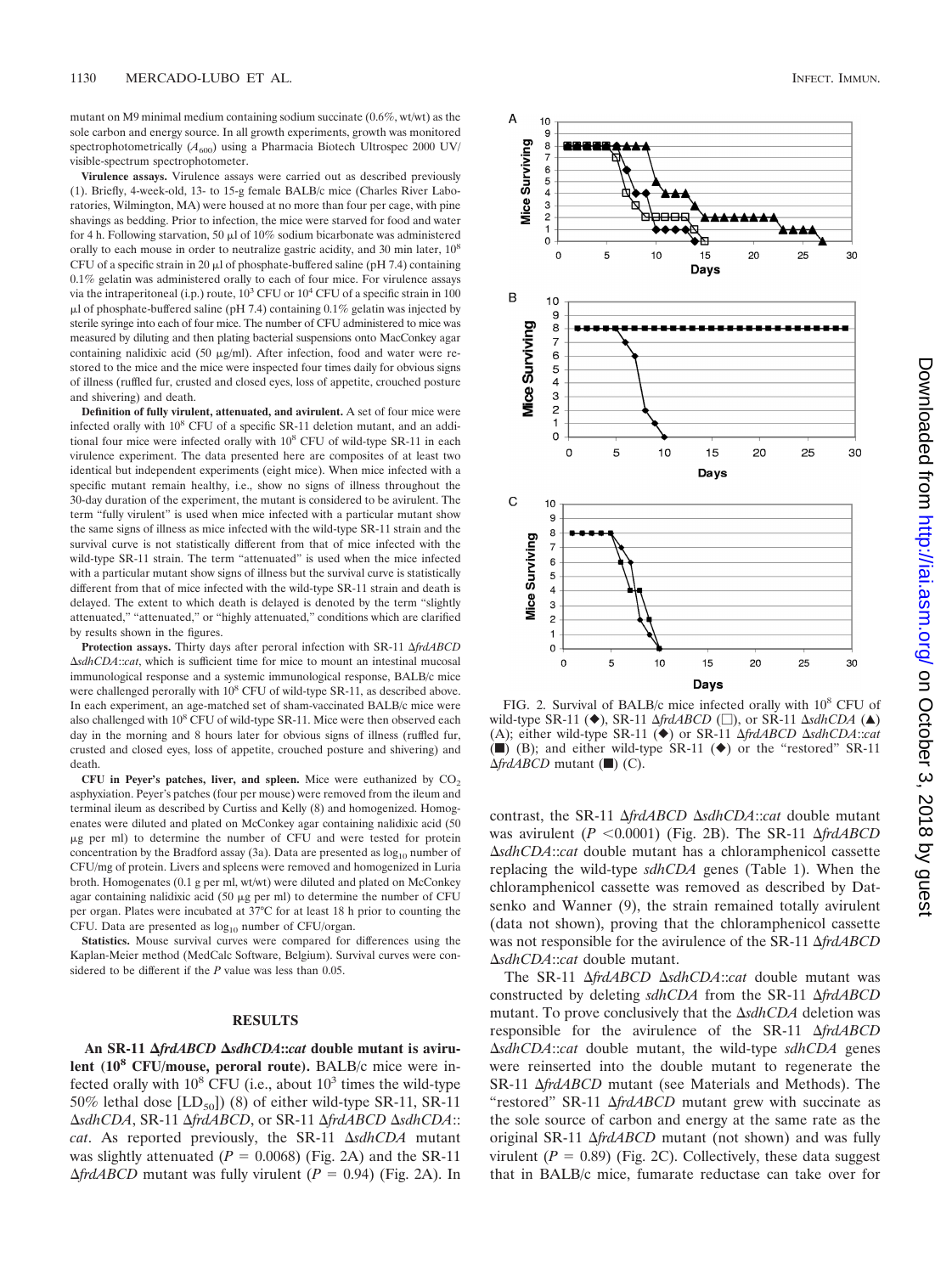

FIG. 3. Survival of BALB/c mice initially sham infected orally and infected 30 days later with  $10^8$  CFU of wild-type SR-11 ( $\blacklozenge$ ) or initially infected orally with 10<sup>8</sup> CFU of SR-11  $\Delta f r d\overrightarrow{AB}$ CD  $\Delta s dhCD$ *d*:*:cat* and infected 30 days later with  $10^8$  CFU of wild-type SR-11 ( $\blacksquare$ ).

succinate dehydrogenase in the SR-11  $\Delta$ *sdhCDA* mutant to convert succinate to fumarate and thereby run a full TCA cycle with only a minor reduction in virulence. In addition, the data suggest that the conversion of succinate to fumarate is required for SR-11 virulence in BALB/c mice.

The SR-11  $\triangle$ *frdABCD*  $\triangle$ *sdhCDA***:***cat* double mutant is im**munogenic.** Not all avirulent serovar Typhimurium mutants protect BALB/c mice against subsequent infection with the wild-type strain. For example, the SR-11  $\Delta$ sucAB mutant is avirulent  $(28)$ , but when mice were orally challenged with  $10<sup>8</sup>$ CFU of the wild-type SR-11 strain 30 days after being fed  $10^8$ CFU of the SR-11  $\Delta$ *sucAB* mutant, all of the mice died within 12 days (M. Tchawa Yimga, unpublished data). In contrast, when BALB/c mice originally fed  $10^8$  CFU of the SR-11  $\Delta f r dA B C D \Delta s d h C D A$ ::*cat* mutant were orally challenged with  $10^8$  CFU of the wild-type SR-11 strain 30 days later, they never appeared ill and remained healthy throughout the ensuing 30 days postchallenge (Fig. 3). However, sham-infected mice orally challenged with  $10^8$  CFU of the wild-type SR-11 strain 30 days after sham infection all died within 10 days (Fig. 3). Therefore, the SR-11  $\Delta frdABCD \Delta sdhCDA$ ::*cat* double mutant was fully protective against a challenge with wild-type SR-11  $(P = 0.0001).$ 

The SR-11 ∆frdABCD ∆sdhCDA::*cat* double mutant is found **in numbers equal to those of wild-type SR-11 in Peyer's patches.** After ingestion, serovar Typhimurium survives passage through the acidic environment of the stomach and reaches the terminal ileum, where it invades M cells in the Peyer's patches (15). Serovar Typhimurium then gains access to both adjacent enterocytes and underlying lymphoid cells in the mesenteric lymph follicles of the Peyer's patches (15, 16). Since growth initially takes place in the Peyer's patches (14) and the SR-11  $\Delta f r dA B C D \Delta s d h C D A$ ::*cat* double mutant was avirulent via the peroral route, experiments were performed to determine whether it had a defect in growth or survival in Peyer's patches. As shown in Fig. 4, the numbers of CFU of the SR-11  $\Delta frdABCD \Delta sdhCDA::cat$  double mutant in Peyer's patches were essentially identical to those of the wild-type SR-11 strain throughout the 6-day duration of the experiment. The same experiment was performed using the SR-11  $\Delta succ$ mutant, which is moderately attenuated; i.e., the death of BALB/c mice fed the SR-11  $\Delta succCD$  mutant is delayed 10 days relative to that of BALB/c mice fed wild-type SR-11 (28). The numbers of CFU of the SR-11  $\Delta succCD$  mutant in Peyer's patches were essentially identical to those of the wild-type



FIG. 4. Recovery of wild-type SR-11  $(\blacklozenge)$  from Peyer's patches of BALB/c mice orally infected with  $10^8$  CFU of the strain, and recovery of SR-11 Δ*frdABCD* ΔsdhCDA::*cat* from Peyer's patches of BALB/c mice orally infected with  $10^8$  CFU of the strain  $(\blacksquare)$ . Each data point for days 1 to 4 represents the  $log_{10}$  number of CFU per mg of Peyer's patch protein (mean  $\pm$  the standard error) for four animals. The day 6 data points are derived from two animals.

SR-11 strain throughout the 6-day duration of the experiment (not shown).

**The SR-11** *frdABCD sdhCDA***::***cat* **double mutant does not grow well in the liver and spleen relative to the growth of wild-type SR-11.** As serovar Typhimurium grows in Peyer's patches, it simultaneously disseminates systemically in macrophages to the liver and spleen, where it continues to grow (25, 26). Experiments were therefore performed to determine the rate of appearance of SR-11  $\Delta f r dABCD \Delta s dhCDA$ ::*cat* in the liver and spleen relative to that of wild-type SR-11. As shown in Fig. 5A and B, the SR-11 wild-type strain appeared in the liver and spleen a day before SR-11  $\Delta$ *frdABCD*  $\Delta$ *sdhCDA*::*cat* and by day 6 was, in numbers, about 5 orders of magnitude higher than in the liver (Fig. 5A) and about 6 orders of magnitude higher than in the spleen (Fig. 5B). The same experiment was performed using the moderately attenuated SR-11  $\Delta$ *sucCD* mutant (28). The numbers of the SR-11  $\Delta$ *sucCD* mutant in the liver and spleen were essentially identical to those of the wild-type SR-11 strain throughout the 6-day duration of the experiment (not shown). While these data tell us nothing about why the SR-11  $\Delta succCD$  mutant is moderately attenuated, they do suggest that the moderate attenuation has nothing to do with early systemic dissemination.

**The SR-11** *frdABCD sdhCDA***::***cat* **double mutant is highly attenuated via the i.p. route.** As stated above, when mice are infected via the oral route, serovar Typhimurium initially enters M cells, then enters lymphoid cells of the Peyer's patches (14, 15), and finally resides and grows in macrophages in the liver and spleen (16, 25). In contrast, infection via the i.p. route results exclusively in systemic exposure in macrophages. An i.p. infection with as few as 40 to 50 CFU of wild-type SR-11 can be fatal to BALB/c mice (8, 29). Of the eight BALB/c mice infected i.p. with 10<sup>3</sup> CFU of the SR-11 AfrdABCD AsdhCDA double mutant (about 25 times the wild-type  $LD_{50}$  [8]), six mice survived the 30 days of the experiment (Fig. 6A), whereas of eight BALB/c mice infected with  $10^4$  CFU of the SR-11  $\Delta f r dA B C D \Delta s d h C D A$ ::*cat* double mutant (about 250 times the wild-type  $LD_{50}$  [8]), only three survived the entire 30 days (Fig. 6B). However, of 16 BALB/c mice infected i.p. with the SR-11 wild-type strain (8 mice with  $10^3$  CFU and 8 mice with  $10^4$ CFU), all 16 were dead within 5 days postinfection (Fig. 6A and B). Of the surviving mice infected with the SR-11  $\Delta frdABCD$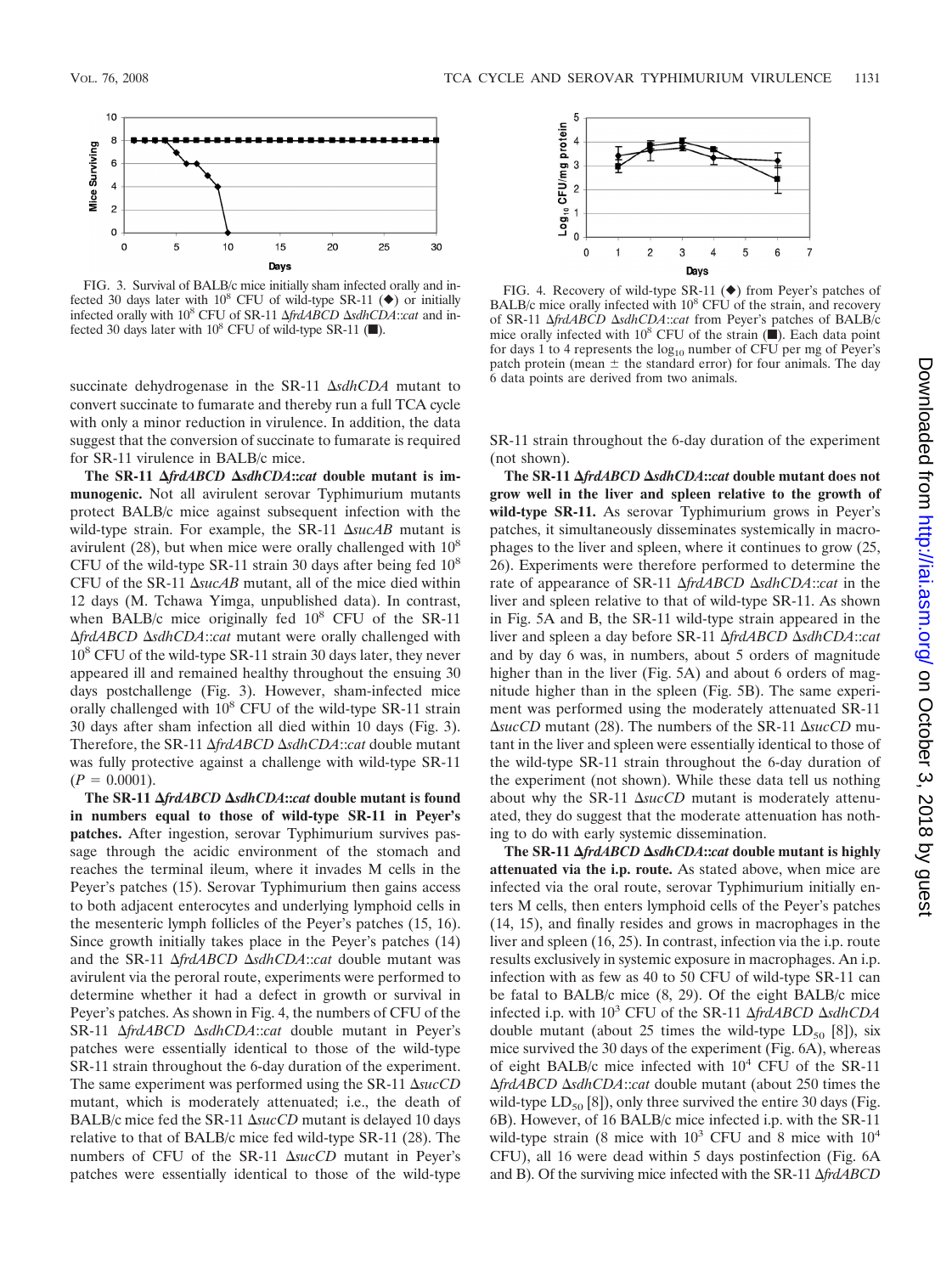

FIG. 5. Recovery of wild-type SR-11  $(\blacklozenge)$  from the livers (A) and spleens (B) of BALB/c mice orally infected with 10<sup>8</sup> CFU of the strain and recovery of SR-11 *∆frdABCD ∆sdhCDA::cat* (■) from the livers (A) and spleens (B) of BALB/c mice orally infected with  $10^8$  CFU of the strain. Each data point represents the  $log_{10}$  mean number of CFU per organ (mean  $\pm$  the standard error) for four animals.

-*sdhCDA*::*cat* double mutant, all had ruffled fur for about 3 weeks, but by the end of the experiment, they looked completely healthy. Therefore, although not completely avirulent via the i.p. route, the SR-11  $\Delta frdABCD \Delta sdhCDA$ :*cat* double mutant was highly attenuated when mice were inoculated with either  $10^3$  CFU (*P* = 0.0001) or  $10^4$  CFU (*P* < 0.0001).

**SR-11** *frdABCD sdhCDA***::***cat* **grows normally in M9 minimal medium containing glucose.** The fact that the SR-11  $\Delta f r dA B C D \Delta s d h C D A$ ::*cat* double mutant is avirulent supports the previous report (28) suggesting that full SR-11 virulence requires the TCA cycle to operate as a complete cycle. It might be argued, however, that the SR-11  $\Delta$ *frdABCD*  $\Delta$ *sdhCDA*::*cat* double mutant has a general growth defect that would be observed even if the TCA cycle were not running as a complete cycle. It was therefore of interest to examine the growth rates of wild-type SR-11 and the SR-11  $\Delta frdABCD \Delta sdhCDA::cat$ double mutant during aerobic growth with glucose (0.4%, wt/ wt) as the sole source of carbon and energy, a condition in which the TCA cycle operates in the oxidative- and reductivebranch mode (7, 21), requiring neither succinate dehydrogenase nor  $\alpha$ -ketoglutarate dehydrogenase (5, 7). Each strain grew identically, with generation times of about 70 min (not shown). Therefore, the avirulence of the SR-11  $\Delta frdABCD$ -*sdhCDA*::*cat* double mutant does not appear to be due to a general growth defect but does appear to be due to the inability of the mutant to run a full TCA cycle.



FIG. 6. Survival of BALB/c mice infected intraperitoneally with  $10^3$ CFU (A) or  $10^4$  CFU (B) of wild-type SR-11 ( $\blacklozenge$ ) or SR-11  $\Delta frdABCD$ **∆sdhCDA**::cat (■).

#### **DISCUSSION**

In a previous report, we showed that an SR-11 Δ*frdABCD* mutant, unable to make fumarate reductase, was completely virulent in BALB/c mice and that an SR-11  $\Delta$ *sdhCDA* mutant, unable to make succinate dehydrogenase, was only slightly attenuated (28). In the present study, evidence is presented that an SR-11  $\Delta frdABCD \Delta sdhCDA$ ::*cat* double mutant is avirulent. Fumarate reductase and succinate dehydrogenase are physiologically reversible isoenzymes which are induced under anaerobic and aerobic conditions, respectively (6, 13). Our data suggest that fumarate reductase, which normally runs in the reductive pathway in the opposite direction of succinate dehydrogenase for branched TCA cycle operation, takes over for succinate dehydrogenase in the SR-11  $\Delta$ sdhCDA mutant during infection to run a full TCA cycle with only a slight reduction in virulence (Fig. 2A). In addition, it appears that the conversion of succinate to fumarate is key to the virulence of serovar Typhimurium.

At the present time, we do not know why blocking the conversion of succinate to fumarate results in avirulence but blocking the conversion of succinyl-CoA to succinate, which precedes the conversion of succinate to fumarate in the TCA cycle (Fig. 1), results in only moderate attenuation (28). We do know, however, that an SR-11  $\Delta$ *mdh* mutant, which is unable to make malate dehydrogenase and therefore cannot convert malate to oxaloacetate (30), is highly attenuated (28) and that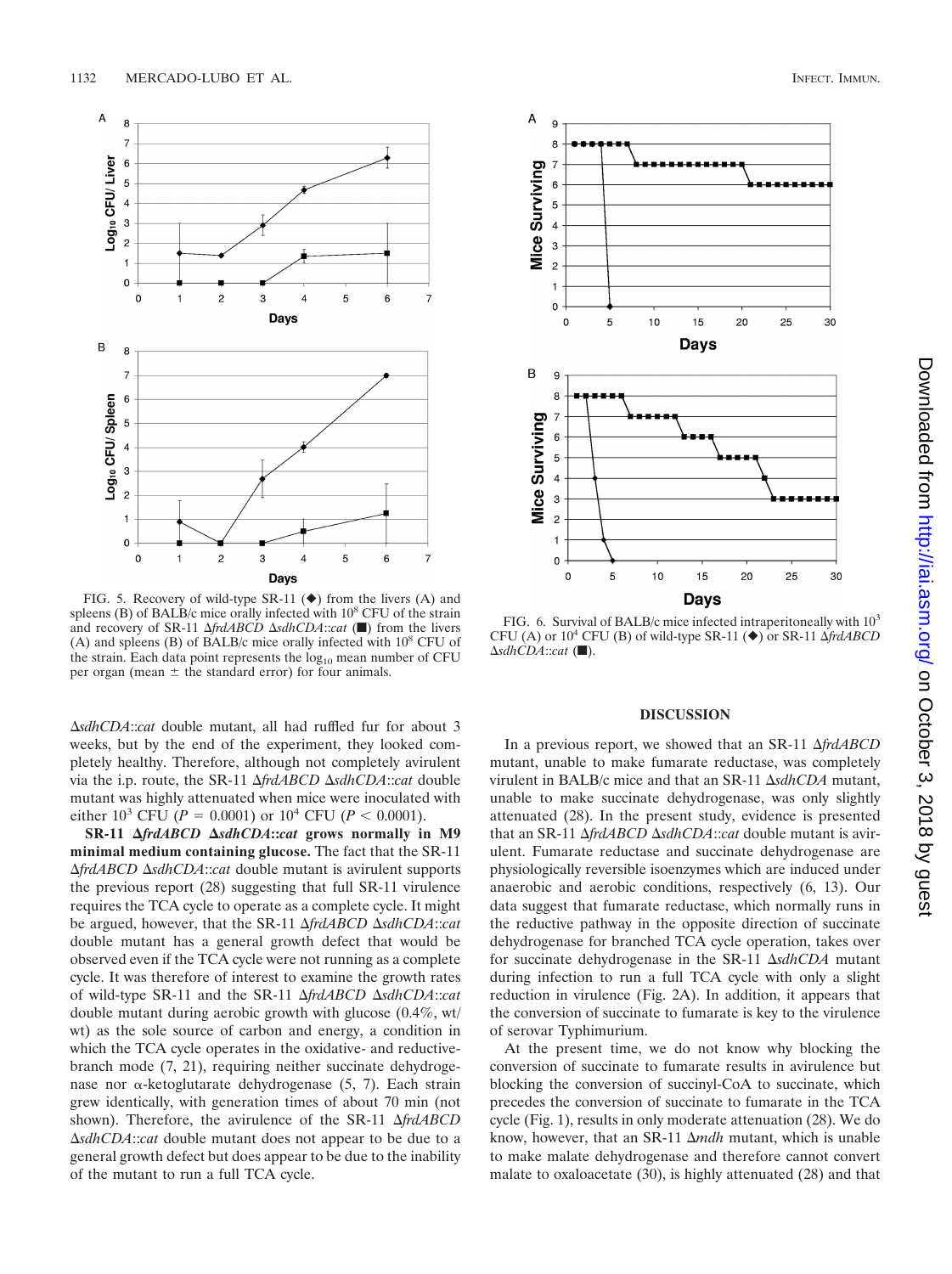an SR-11  $\Delta$ *sfcA*  $\Delta$ *maeB* mutant, unable to make the "malic" enzymes for the conversion of malate to pyruvate (2, 17), is attenuated (28). Thus, a continuous supply of malate is required not only for the generation of oxaloacetate but also for the generation of pyruvate (Fig. 1). Removing malate from the TCA cycle to make pyruvate requires that malate be replenished to keep a full TCA cycle operative. Since replenishment appears to be independent of the conversion of phosphoenolpyruvate to oxaloacetate (see Fig. 1), i.e., an SR-11 Δ*ppc* mutant has been shown to be fully virulent (28), it may be that malate replenishment comes via succinate present in mouse tissue or via ornithine and arginine present in mouse tissue that may be converted to succinate (24). If so, and if neither fumarate nor malate in tissue is available to replenish malate in the SR-11 TCA cycle, succinate conversion to fumarate and then to malate would be key to SR-11 virulence. This scenario also explains why the conversion of succinyl-CoA to succinate is not as key to virulence as the conversion of succinate to fumarate; i.e., in an SR-11  $\Delta$ *sucCD* mutant, the mouse tissue succinate would still allow some replenishment of malate in the TCA cycle. If this hypothesis is true, it would be expected that an SR-11  $\Delta f$ *umA*  $\Delta f$ *umB*  $\Delta f$ *umC* triple mutant, unable to convert fumarate to malate either aerobically or anaerobically (12), and an SR-11  $\Delta$ sfcA  $\Delta$ *maeB*  $\Delta$ *mdh* triple mutant, unable to generate either pyruvate or oxalacetate from malate (Fig. 1), would both be avirulent. Experiments designed to test this hypothesis are currently under way.

When fed to BALB/c mice orally, the SR-11  $\Delta frdABCD$ -*sdhCDA*::*cat* double mutant appears to have no growth defect in Peyer's patches (Fig. 4) but is delayed in reaching the liver and spleen and does not accumulate in these organs to nearly the same extent as does wild-type SR-11 (Fig. 5A and B). In fact, the data presented here for the SR-11  $\Delta frdABCD$ -*sdhCDA* double mutant are reminiscent of those reported for an SR-11  $\Delta$ *cya*  $\Delta$ *crp* mutant that was unable to make both adenyl cyclase and the cAMP receptor protein (8); i.e., in both cases, the strains are avirulent via the peroral route, have no apparent defect in invading or persisting in Peyer's patches, are impaired in their ability to reach and grow in the liver and spleen, are severely attenuated but not avirulent via the i.p. route of infection, and are immunogenic.

While the reason that the SR-11  $\Delta frdABCD \Delta sdhCDA$ :*cat* double mutant is avirulent is not fully explained by our experiments, it is clear that this strain effectively protects BALB/c mice against subsequent infection with wild-type SR-11. In this context, it will be of great interest to determine whether  $\Delta f r dA B C D \Delta s d h C D A$  mutants of intracellular bacterial pathogens other than *S. enterica* serovar Typhimurium that cannot convert succinate to fumarate are avirulent and whether they can also protect animals against infection by their virulent parents. If so, it may be that *S. enterica*  $\Delta$ *frdABCD*  $\Delta$ *sdhCDA* double mutants and Δ*frdABCD* ΔsdhCDA double mutants of other intracellular bacterial pathogens with complete TCA cycles can serve as effective live vaccine strains for both animals and humans. Moreover, serovar Typhimurium AfrdABCD -*sdhCDA* double mutants might be effective as vehicles for genes that express virulence antigens of other pathogens to induce protective immunity against those pathogens.

#### **ACKNOWLEDGMENTS**

This research was supported by a USDA Strengthening Research Grant entitled "Environmental Biotechnology at URI" to P.S.C. and in part by Public Health Service grant AI 48945 to T.C. and P.S.C.

#### **REFERENCES**

- 1. **Allen, J. H., M. Utley, H. van den Bosch, P. Nuijten, M. Witvliet, B. A. McCormick, K. A. Krogfelt, T. R. Licht, D. Brown, M. Mauel, M. P. Leatham, D. C. Laux, and P. S. Cohen.** 2000. A functional *cra* gene is required for *Salmonella enterica* serovar Typhimurium virulence in BALB/c mice. Infect. Immun. **68:**3772–37755.
- 2. **Blattner, F. R., G. Plunkett III, C. A. Bloch, N. T. Perna, V. Burland, M. Riley, J. Collado-Vides, J. D. Glasner, C. K. Rode, G. F. Mayhew, J. Gregor, N. W. Davis, H. A. Kirkpatrick, M. A. Goeden, D. J. Rose, B. Mau, and Y. Shao.** 1997. The complete genome sequence of *Escherichia coli* K-12. Science **277:**1453–1474.
- 3. **Buck, D., M. E. Spencer, and J. R. Guest.** 1986. Cloning and expression of the succinyl-CoA synthetase genes of *Escherichia coli* K12. J. Gen. Microbiol. **132:**1753–1762.
- 3a.**Bradford, M. M.** 1976. A rapid alkaline extraction procedure for screening recombinant plasmid DNA. Nucleic Acids Res. **7:**1513–1523.
- 4. **Bukhari, A. I., and A. L. Taylor.** 1971. Genetic analysis of diaminopimelic acid- and lysine-requiring mutants of *Escherichia coli*. J. Bacteriol. **105:**844– 854.
- 5. **Carrillo-Castan˜eda, G., and M. V. Ortega.** 1970. Mutants of *Salmonella typhimurium* lacking phosphoenolpyruvate carboxykinase and  $\alpha$ -ketoglutarate dehydrogenase activities. J. Bacteriol. **102:**524–530.
- 6. **Cecchini, G., I. Schroder, R. P. Gunsalus, and E. Maklashina.** 2002. Succinate dehydrogenase and fumarate reductase from *Escherichia coli*. Biochim. Biophys. Acta **1553:**140–157.
- 7. **Cronan, J. E., Jr., and D. LaPorte.** 1996. Tricarboxylic acid cycle and glyoxylate bypass, p. 206–216. *In* F. C. Neidhardt, R. Curtiss, J. L. Ingraham, E. C. C. Lin, K. B. Low, B. Magasanik, W. S. Reznikoff, M. Riley, M. Schaechter, and H. E. Umbarger (ed.), *Escherichia coli* and *Salmonella*: cellular and molecular biology. ASM Press, Washington, DC.
- 8. **Curtiss, R., III, and S. M. Kelly.** 1987. *Salmonella typhimurium* deletion mutants lacking adenylate cyclase and cyclic AMP receptor protein are avirulent and immunogenic. Infect. Immun. **55:**3035–3043.
- 9. **Datsenko, K. A., and B. L. Wanner.** 2000. One-step inactivation of chromosomal genes in *Escherichia coli* K-12 using PCR products. Proc. Natl. Acad. Sci. USA **97:**6640–6645.
- 10. **Gilvarg, C.** 1957. *N*-Succinyl-L-diaminopimelic acid, an intermediate in the biosynthesis of diaminopimelic acid. Biochim. Biophys. Acta **24:**216–217.
- 11. **Greene, R. C.** 1996. Biosynthesis of methionine p. 542–560. *In* F. C. Neidhardt, R. Curtiss, J. L. Ingraham, E. C. C. Lin, K. B. Low, B. Magasanik, W. S. Reznikoff, M. Riley, M. Schaechter, and H. E. Umbarger (ed.), *Escherichia coli* and *Salmonella*: cellular and molecular biology. ASM Press, Washington, DC.
- 12. **Guest, J. R., J. S. Miles, R. E. Roberts, and S. A. Woods.** 1985. The fumarase genes of *Escherichia coli*: location of the *fumB* gene and discovery of a new gene (*fumC*). J. Gen. Microbiol. **131:**2971–2984.
- 13. **Hirsh, C. A., M. Rasminsky, B. D. Davis, and E. C. Lin.** 1963. A fumarate reductase in *Escherichia coli* distinct from succinate dehydrogenase. J. Biol. Chem. **238:**3770–3774.
- 14. **Hohmann, A. W., G. Schmidt, and D. Rowley.** 1978. Intestinal colonization and virulence of *Salmonella* in mice. Infect. Immun. **22:**763–770.
- 15. **Jones, B. D., N. Ghori, and S. Falkow.** 1994. *Salmonella typhimurium* initiates murine infection by penetrating and destroying the specialized epithelial M cells of the Peyer's patches. J. Exp. Med. **180:**15–23.
- 16. **Lindgren, S. W., I. Stojiljkovic, and F. Heffron.** 1996. Macrophage killing is an essential virulence mechanism of *Salmonella typhimurium*. Proc. Natl. Acad. Sci. USA **93:**4197–4201.
- 17. **Mahajan, S. K., C. C. Chu, D. K. Willis, A. Templin, and A. J. Clark.** 1990. Physical analysis of spontaneous and mutagen-induced mutants of *Escherichia coli* K-12 expressing DNA exonuclease VIII activity. Genetics **125:** 261–273.
- 18. **McClelland, M., K. E. Sanderson, J. Spieth, S. W. Clifton, P. Latreille, L. Courtney, S. Porwollik, J. Ali, M. Dante, F. Du, S. Hou, D. Layman, S. Leonard, C. Nguyen, K. Scott, A. Holmes, N. Grewal, E. Mulvaney, E. Ryan, H. Sun, L. Florea, W. Miller, T. Stoneking, M. Nhan, R. Waterston, and R. K. Wilson.** 2001. Complete genome sequence of *Salmonella enterica* serovar Typhimurium LT2. Nature **413:**852–856.
- 19. **Mengin-Lecreulx, D., C. Michaud, C. Richaud, D. Blanot, and J. van** Heijenoort. 1988. Incorporation of LL-diaminopimelic acid into peptidoglycan of *Escherichia coli* mutants lacking diaminopimelate epimerase encoded by *dapF*. J. Bacteriol. **170:**2031–2039.
- 20. **Miller, J. H.** 1972. Experiments in molecular genetics. Cold Spring Harbor Laboratory, Cold Spring Harbor, NY.
- 21. **Neidhardt, F. C., J. Ingraham, and M. Schaechter.** 1990. Physiology of the bacterial cell: a molecular approach. Sinauer Associates, Sunderland, MA.
- 22. **Park, S.-J., G. Chao, and R. P. Gunsalus.** 1997. Aerobic regulation of the